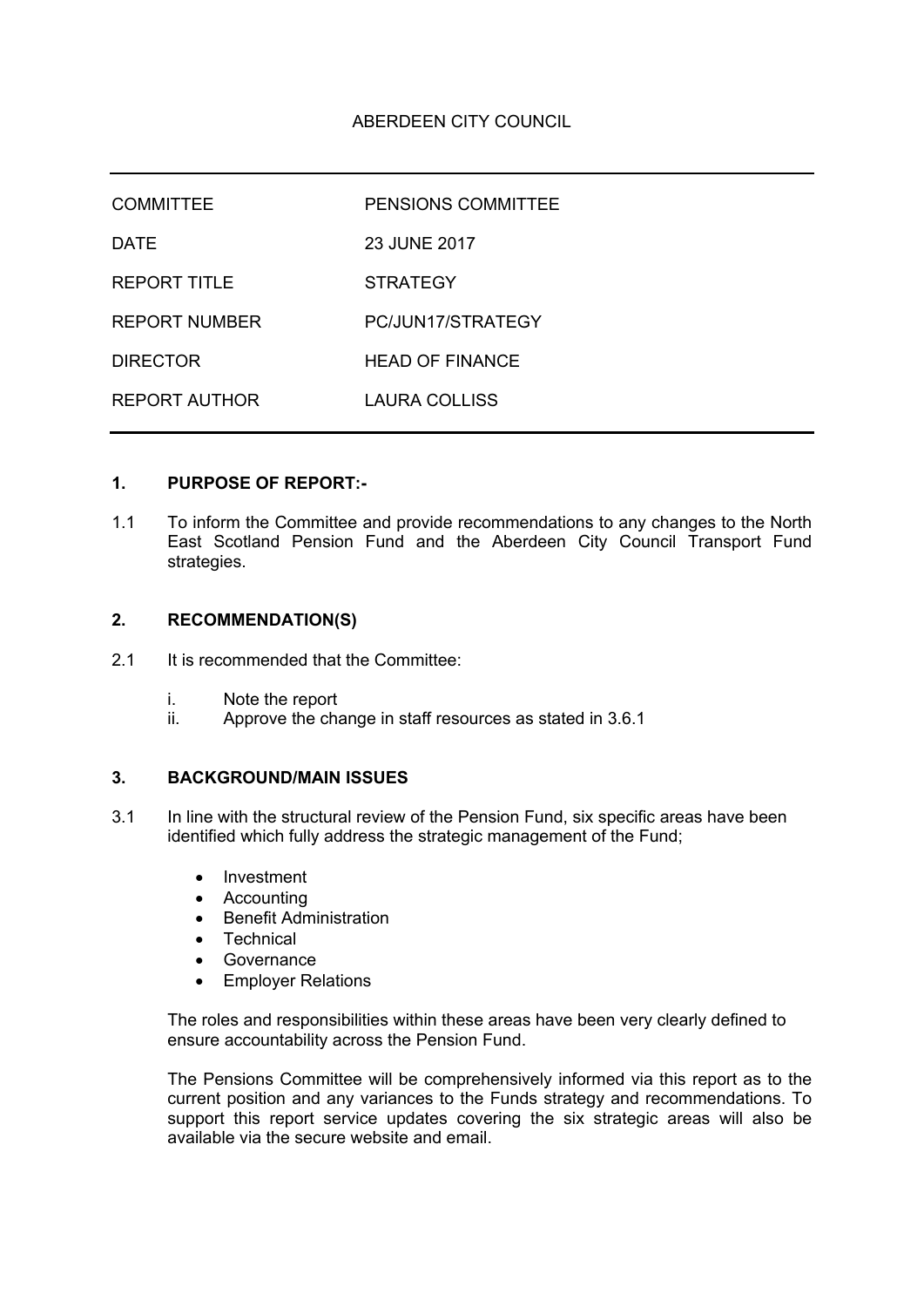Also available on the Pension Fund Website are all the Policy documents that govern the Pension Fund including its various strategies.

### 3.2 **INVESTMENT**

3.2.1 *Asset & Investment Manager Performance Report Investment Strategy Update Report*

*Separate Reports*, provided.

# 3.3 **ACCOUNTING**

*Aberdeen City Council Pension Fund (known as the North East Scotland Pension Fund) Annual Report & Accounts*

*Budget/Forecast and Actual Spend 2016/17 and Budget/Forecast 2017/18*

*Separate Reports*, provided.

#### *3.4* **BENEFIT ADMINISTRATION**

#### 3.4.1 **Late Retirement Factors**

The retirement benefits which members receive from the Local Government Pension Scheme are increased if they retire later than their normal pension age which is now linked to state pension age (or age 65, whichever is later). These 'late retirement' factors are subject to periodic review by the Scottish Ministers.

New factors will come into effect from 24<sup>th</sup> June 2017.

These new factors are significantly different to the previous ones. To give members advance warning of the change, information was put on the NESPF website and on scheme documentation. In addition a letter was issued directly to all members approaching or over age 65 advising them of the change. Members considering retirement were directed to the online Member Self Service facility. Further information is available at [http://www.nespf.org.uk/QuickLinks/LateRetirement.aspx.](http://www.nespf.org.uk/QuickLinks/LateRetirement.aspx)

# 3.4.2 **Parallel Running**

Aquila Heywood (the provider of the Altair system) is in the process of moving from Java to Cobol. This migration will take place in the background and we do not anticipate there being any issues. However it will be necessary to make sure all the Fund's bespoke pensions payroll items are still working accurately. To achieve this the benefit administration team will be carrying out double entry of all payroll items e.g. pensioner retirements, deaths etc, for both the June and July payroll. This will allow adequate checks to be carried out before the changes go live. Every pay run will need to be processed twice and the results compared to ensure accuracy.

# 3.4.3 **Overseas Payments through Western Union**

The Fund is in the process of streamlining its processes in relation to our overseas pensioner payments which are currently made through Western Union. By taking up access to Global Pay, which is the payment platform used by Western Union to process payments, it will allow us to directly upload monthly payment details, make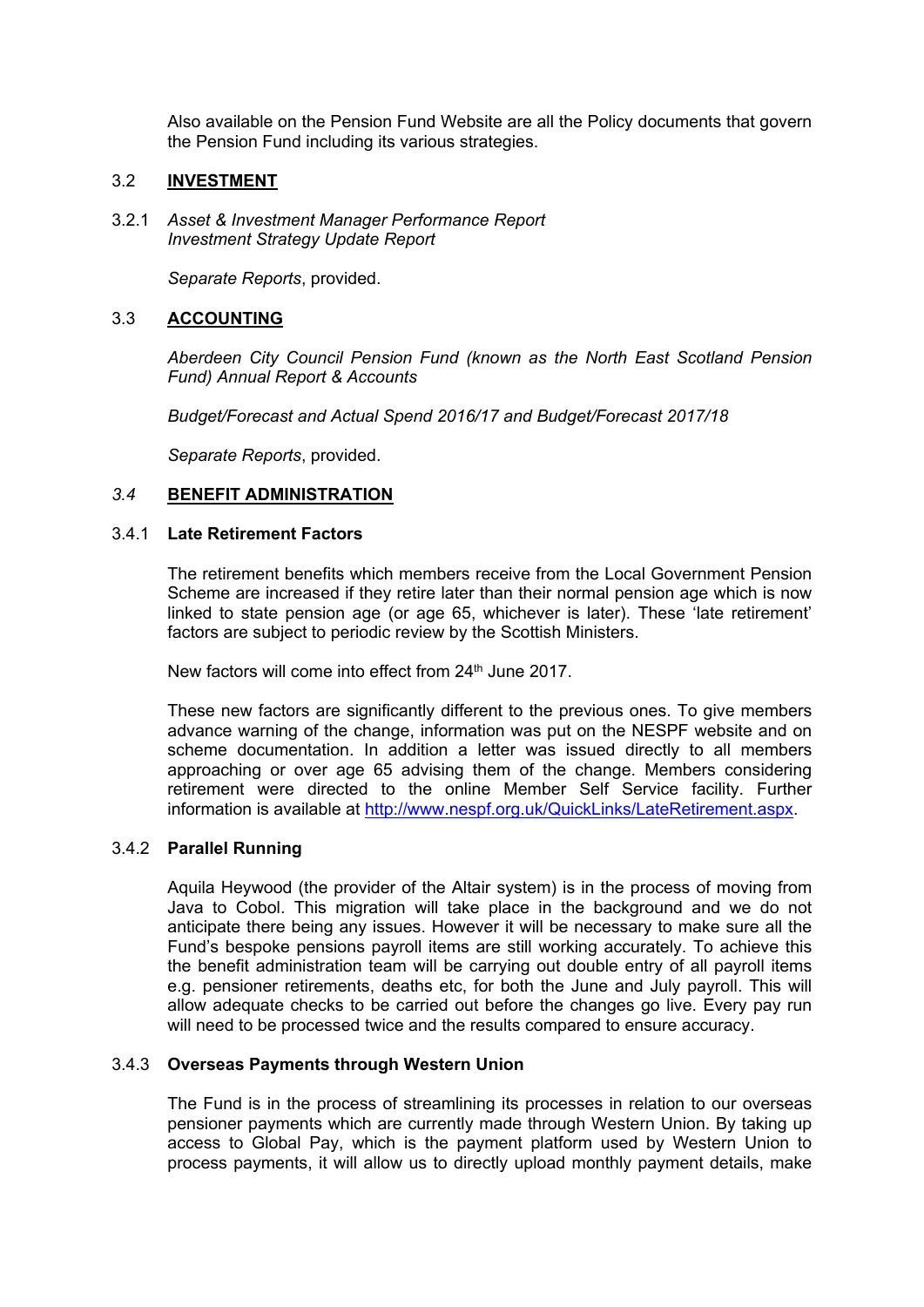changes to member details and input new members. New procedures will be put in place to ensure data input is accurate.

This new process will enable the Fund to have a greater degree of control over its overseas payments.

#### 3.4.4 **Severance Policy**

The Scottish Government has launched a consultation exercise on severance (exit payment) arrangements across the public sector, including capping exit payments which could take in early retirement costs/compensatory added years. The exercise will seek opinion on four different policy options; maintain the status quo, nonlegislative change, replicate UK arrangements or a hybrid approach. The consultation closes on 23 June 2017, with the Government's response due to be published during summer 2017.

A copy of the consultation paper can be found at <http://www.gov.scot/Resource/0051/00516169.pdf>

#### 3.5 **TECHNICAL**

3.5.1 Appendix I, Pensions Administration Strategy Update

# 3.6 **GOVERNANCE**

#### 3.6.1 **Pension Fund Staff Appointments**

Following internal advertisement of the Pension Officer – Accounting post a candidate was successfully appointed and is settling into the role, during what is a particularly busy time for the Accounting Team preparing the Annual Report & **Accounts** 

Interviews took place in mid-May for the Trainee Pension Officer – Benefit Administration post and an appointment to the post is underway.

#### **Pension Fund Staff Structure**

Following the implementation of the restructure on 1 April 2016, officers have been monitoring and reviewing the structure that was put in place. In March 2017 approval was given to add two further Pension Officer posts, one within Investments and the other within the Employer Relationship team. These posts are awaiting advertisement.

Further to the above the Fund now seeks approval to remove a Pension Officer Technical post and add a further Trainee Pension Officer Benefits post.

The Structure is constantly under review, reacting to continual change and pressure on resources, the Fund is experiencing an increase in Benefit activity and this post will provide support to the existing team and assist in succession planning.

The above changes have no impact on the current budget due to both posts being of equal pay grades (Appendix II, Staff Structure Chart (May 2017)).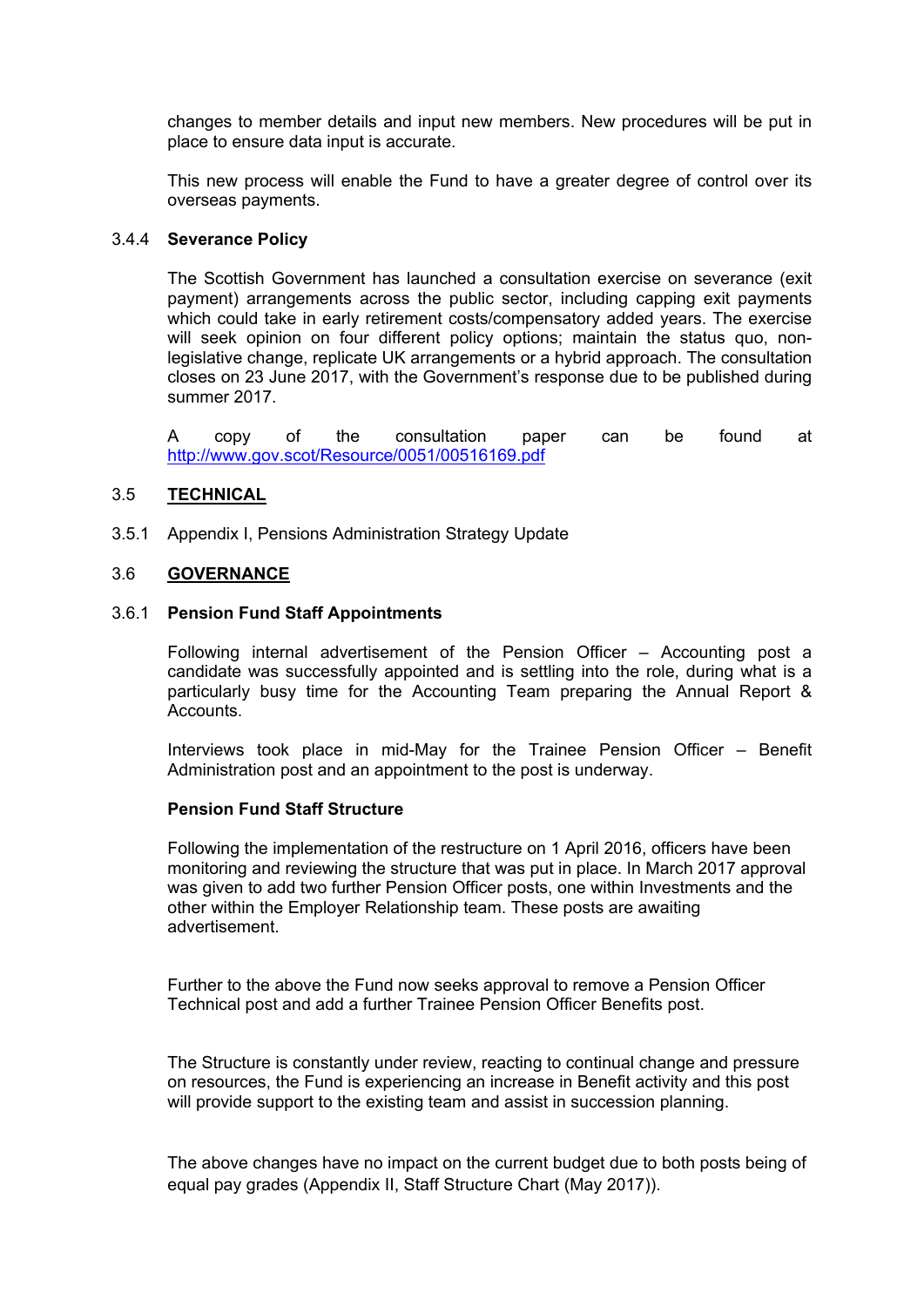# 3.6.2 **Pension Fund Staff Training**

Internal training sessions for Pension Fund staff have been taking place over recent months covering a range of topics to provide staff with a better overview of all areas within pensions, including;

- Benefit Administration (IT & record keeping)
- Governance (legislation, Scheme governance, regulatory bodies, communication, risk and customer service)
- Investment (governance, performance & risk management)
- Employer Relationships and Actuarial Services

Further training sessions are planned for later in the year to cover corporate governance and accounting.

Staff training plans have been implemented for Pension Fund staff, with training being monitored going forward and reported to Committee on an annual basis.

#### 3.6.3 **Breaches of Law**

There were 32 separate breaches of law recorded in the Breaches Register during 2016/17. The majority of these were due to Scheme employers failing to meet their statutory obligations e.g. late payment of pension contributions or not providing the Fund with a copy of their discretions policy.

There were no reports made to the Pensions Regulator as these breaches were not deemed to be of material significance i.e. the cause of the breach was identified and steps put in place to rectify or prevent future reoccurrence.

The Pension Fund will continue to engage with employers throughout 2017/18. We will continue to monitor breaches and where patterns are identified through the Register, work with employers to provide additional training or support. Minor issues will be communicated through our quarterly employer email bulletins.

### 3.6.4 **Scheme Advisory Board**

Scheme Advisory Board website available at [http://lgpsab.scot](http://lgpsab.scot/)

Appendix III, Latest SAB Update

#### 3.6.5 **Governance Review**

In their role as pensions policy advisers to the Scottish Government, the Scottish Public Pensions Agency (SPPA) was charged with the design and delivery of the new governance arrangements introduced under the Public Service Pensions Act 2013, which included undertaking a review within the first two years of operation. KPMG, on behalf of SPPA, recently published their Governance Review report. Overall the findings of the review were very positive, with the consensus being that the new arrangements were working well despite having only being in operation for a short period of time. The SAB will now give further consideration to the relevant recommendations of the report.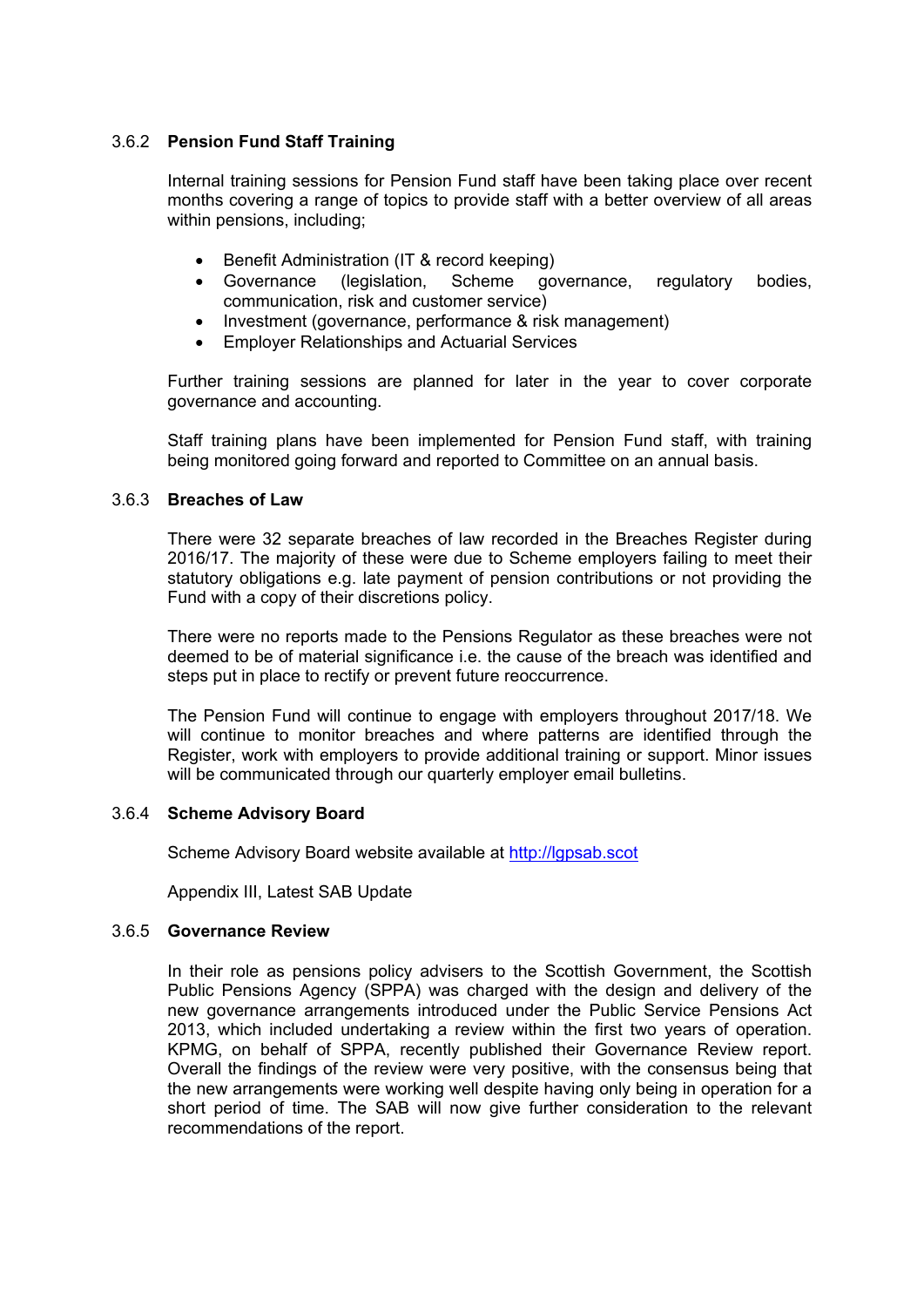### 3.6.6 **Pension Board**

Appendix IV, Pension Board Annual Report 2016/17

# 3.6.7 **Pension Committee & Board Training Plan**

*Separate report, provided*

#### 3.6.8 **Document Updates**

The following documents have been updated:

- Compliance with the Myners Principles (available at [www.nespf.org.uk\)](http://www.nespf.org.uk/)
- Cash Management Manual (see Appendix V)

A Complaint Handling Policy has also been put together for internal use by Pension Fund staff, which should ensure all staff are responding in a consistent and professional manner when dealing with customer complaints. A copy of the policy is attached at Appendix VI.

# 3.7 **EMPLOYER RELATIONSHIP**

# 3.7.1 **Employer Update**

Following the liquidation of Moray Anchor Project at the end of 2016 and the initial meeting of the creditors in January 2017, there have been no further updates from the appointed liquidator.

Recent months have also seen a number of terminations from the Scheme;

- Northern Community Justice Authority ceased to exist on 31 March 2017. The termination fee will be paid by the Scottish Government and is currently being calculated by the Actuary.
- Manor Project ceased trading on 31 March 2017. Aberdeen City Council acts as guarantor for Manor Project. The termination fee is still to be calculated by the Actuary.
- Visit Aberdeenshire's only member left on 29 April 2017 triggering the termination process. Aberdeenshire Council acts as guarantor for Visit Aberdeenshire. The termination fee is currently being calculated by the Actuary.

# **4. FINANCIAL IMPLICATIONS**

4.1 The performance of the Fund over the long term can impact on the Fund's funding level and therefore the ability to meet its long term liabilities.

# **5. LEGAL IMPLICATIONS**

5.1 There are no direct legal implications arising from the recommendations of this report.